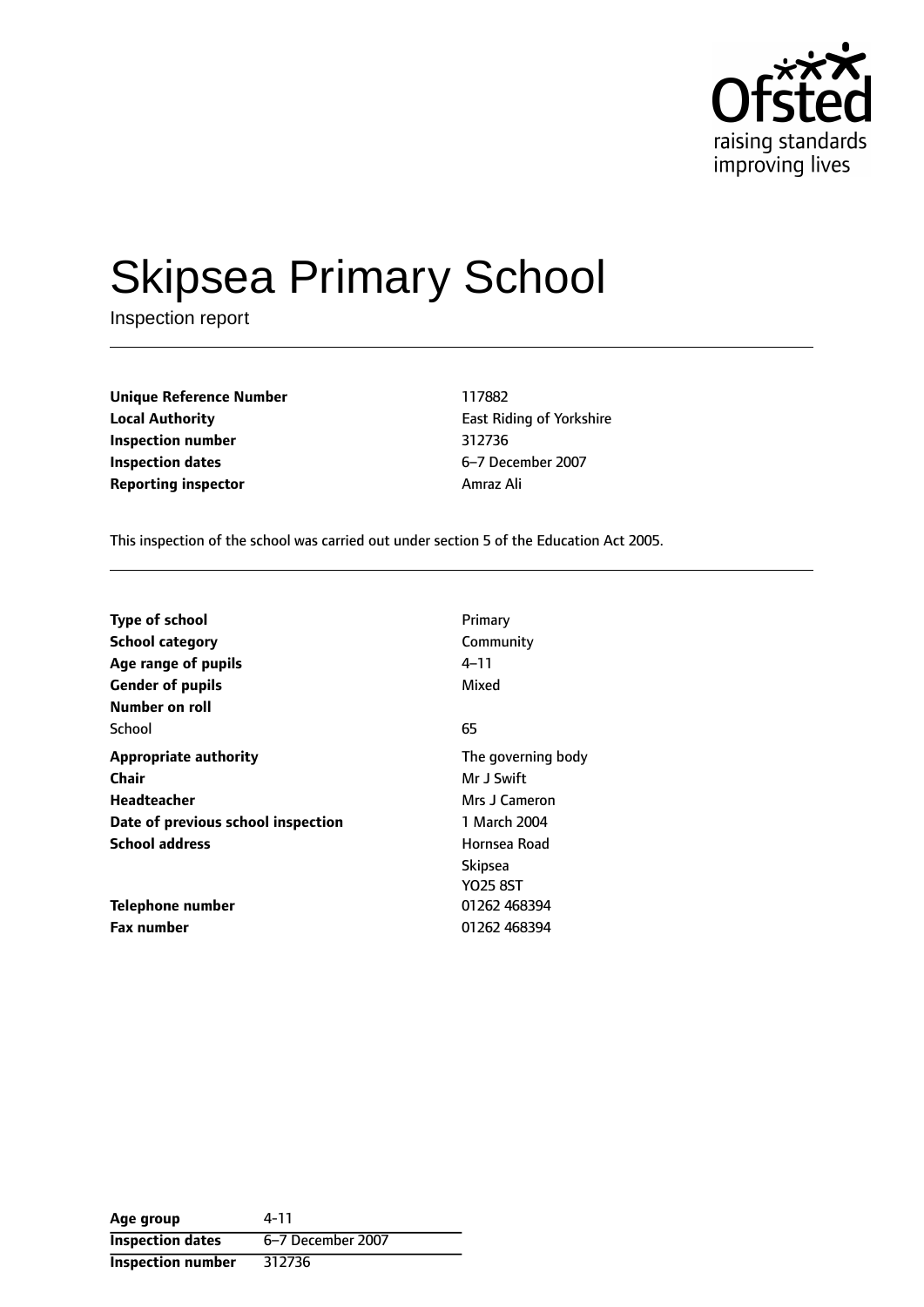.

© Crown copyright 2007

#### Website: www.ofsted.gov.uk

This document may be reproduced in whole or in part for non-commercial educational purposes, provided that the information quoted is reproduced without adaptation and the source and date of publication are stated.

Further copies of this report are obtainable from the school. Under the Education Act 2005, the school must provide a copy of this report free of charge to certain categories of people. A charge not exceeding the full cost of reproduction may be made for any other copies supplied.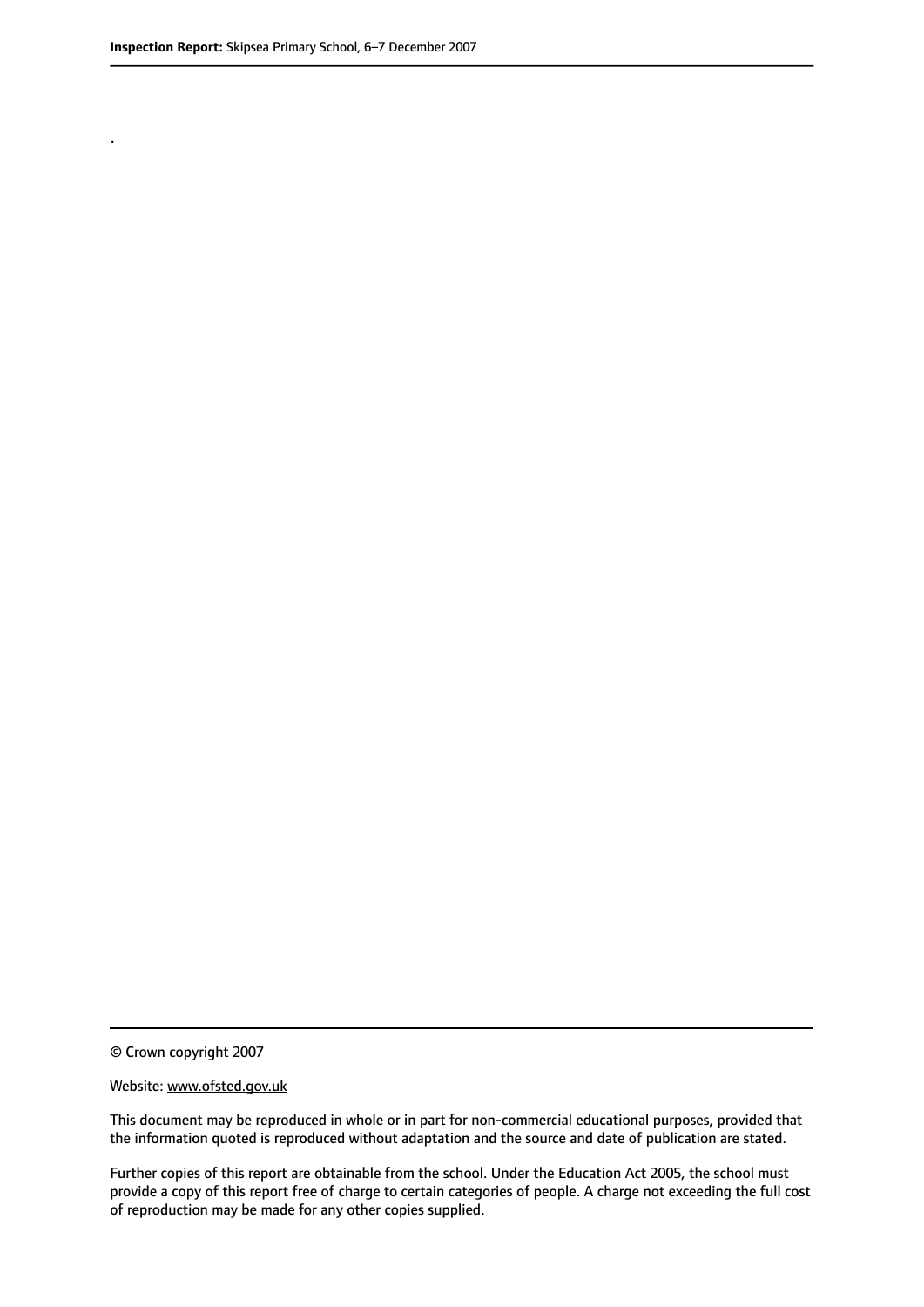### **Introduction**

The inspection was carried out by one of Her Majesty's Inspectors.

#### **Description of the school**

This is a small school situated in a rural coastal location. All pupils are from White British backgrounds. The proportion of pupils who have learning difficulties and/or disabilities (LDD) and of those who are eligible for free school meals is average. The school serves an area reliant upon the holiday trade and, consequently, pupils often leave or join the school during the school year.

The school has achieved the Activemark award for physical education.

#### **Key for inspection grades**

| Grade 1 | Outstanding  |
|---------|--------------|
| Grade 2 | Good         |
| Grade 3 | Satisfactory |
| Grade 4 | Inadequate   |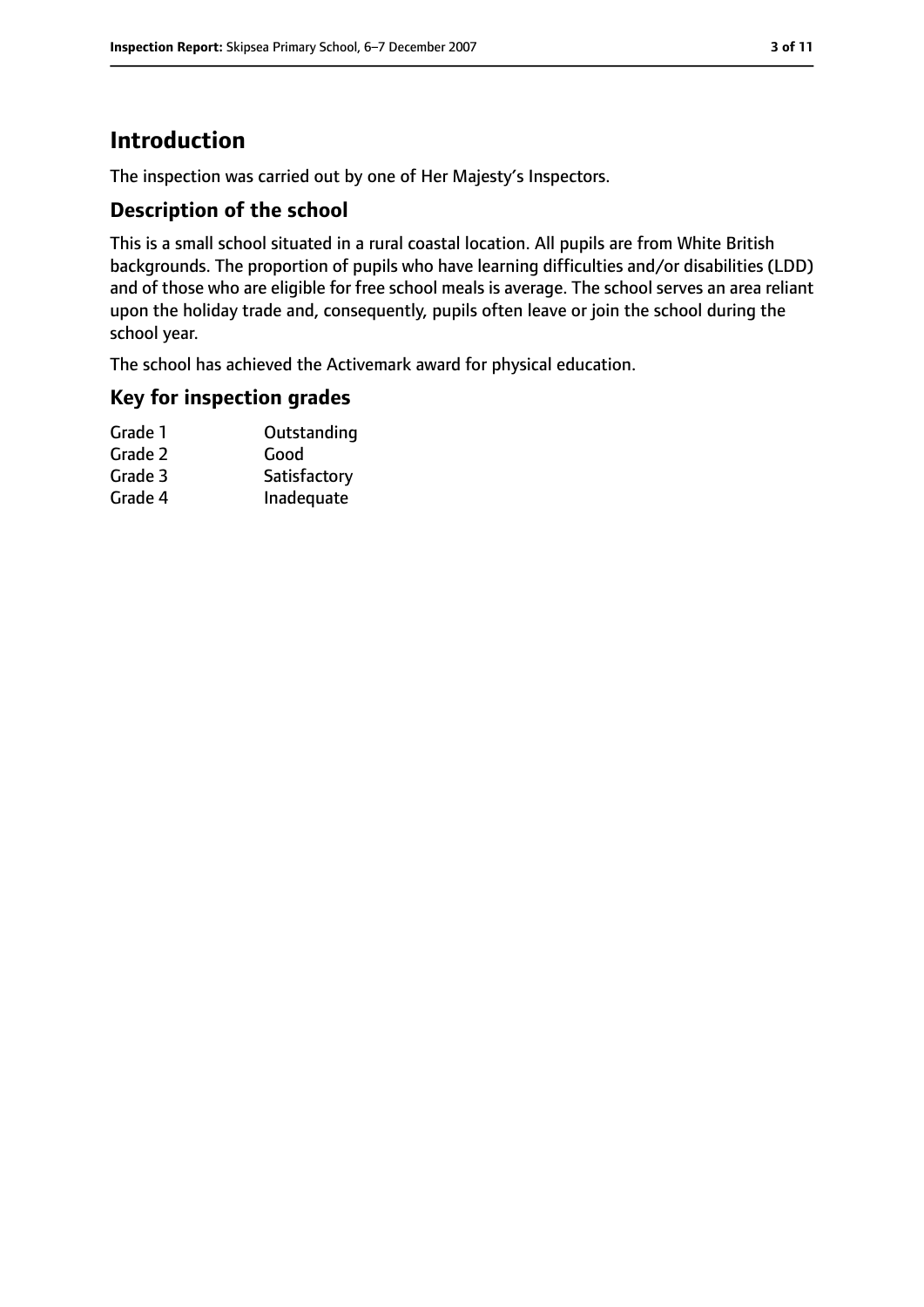### **Overall effectiveness of the school**

#### **Grade: 3**

Skipsea Primary School provides its pupils with a satisfactory education. It is particularly successful in developing pupils' personal development, in providing good quality care and offering a good curriculum. Under the effective leadership of the headteacher the areas for improvement identified at the previous inspection have been successfully addressed. There have also been improvements in the role of subject leaders, improving writing and developing creativity.

When Reception age children enter the school most have skills and understanding that are typical for their age. The majority of pupils make satisfactory progress during their time at the school and reach standards in Year 6 that are broadly average. However, some more able pupils do not always achieve as well as they should. The quality of teaching is satisfactory overall with some that is good. However, the quality varies between and within classes and is inconsistent in meeting the needs of all pupils. This is because teachers do not always match the work closely enough to the differing needs of pupils, particularly in science.

The good curriculum provides pupils with a firm foundation in the basic skills they will need to continue their education. Good opportunities for pupils to engage in sport and to learn about leading a healthy lifestyle contribute well to pupils' personal development. The curriculum is very effectively enriched by visiting musicians, poets and writers who help to engage pupils' interests and enthusiasm. For example, one pupil stated that he had unexpectedly really enjoyed a visit to the school from 'Opera North' and as a result, he 'might even listen to opera at home now.'

Pupils' personal development and well-being are good. Almost all pupils and parents are very positive about what the school offers. The following comment from a parent sums up the views of many: 'The ethos of the school has taught my child responsibility, empathy and the need for healthy competition'. New pupils are welcomed and supported well to become part of the 'Skipsea family'. Pupils enjoy attending school and attendance is broadly in line with the national average. Pupils learn how to be responsible, caring citizens, form good relationships and make informed decisions about their health and safety. Pupils with learning difficulties and/or disabilities often benefit from extra help. This ensures that they are fully included in school life and make progress in meeting their personal targets.

Leadership and management are satisfactory. Governors and senior managers have a mainly accurate understanding of the school's strengths and areas for improvement. Plans for improvement are clear. However, subject leaders do not check rigorously enough to ensure that the actions they are taking are having a direct impact on the progress that pupils make. The school provides satisfactory value for money.

#### **Effectiveness of the Foundation Stage**

#### **Grade: 3**

Children get off to a sound start in a well ordered and stimulating environment where all learners are valued, cared for and supported well. Children make good progress in their personal and social development and their speaking and listening skills because they regularly work alongside Year 1 and 2 pupils. They make satisfactory progress in their reading, writing and mathematical skills. By the time they become Year 1 pupils, most are working at the level expected for their age. The quality of teaching is satisfactory overall, but with many good features including the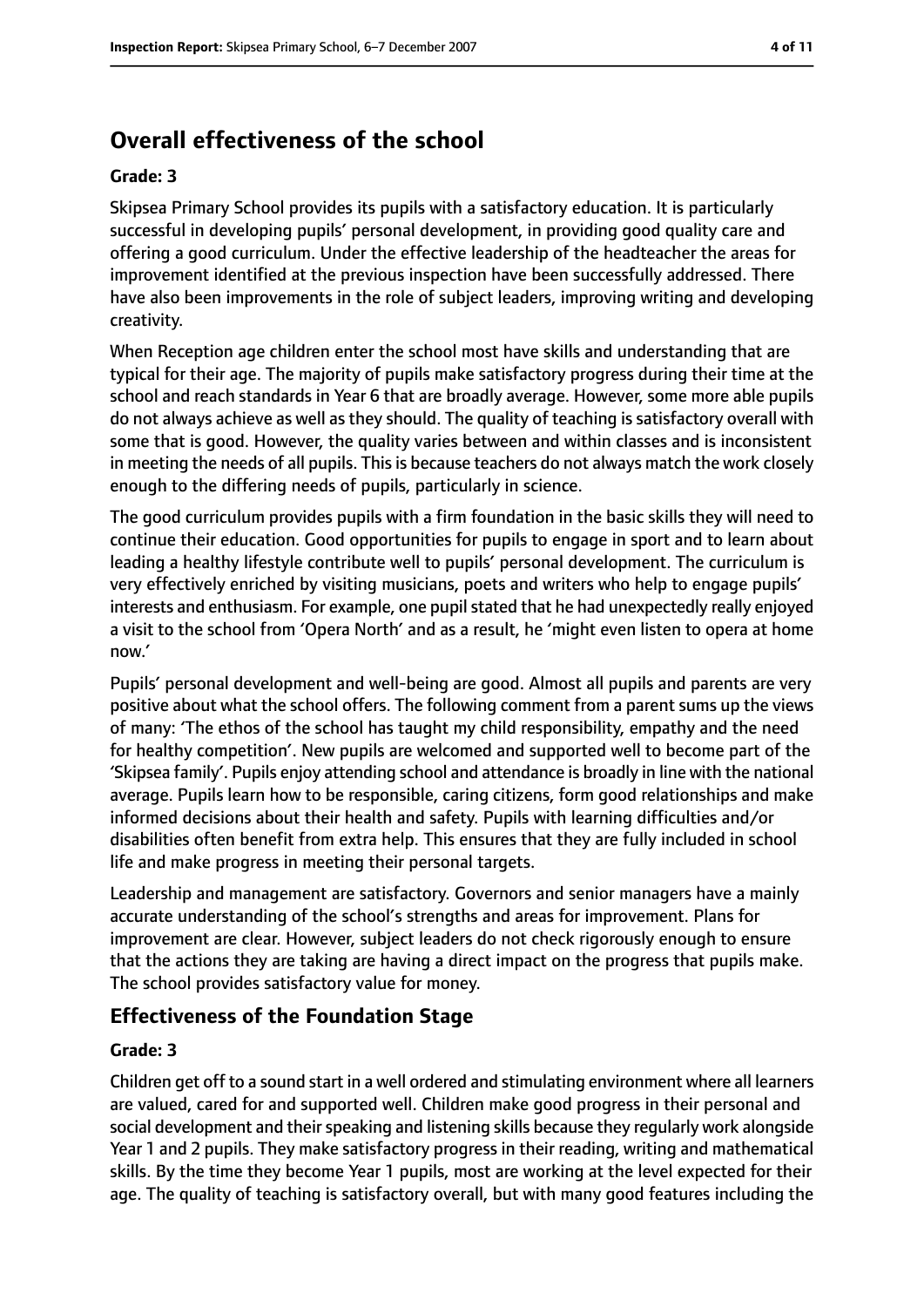good care and relationships between staff and children. Children settle quickly, partly because the older pupils in the class introduce them into classroom routines. They enjoy their learning. They benefit from regular access to computers, and acquire good basic skills in Information Communication Technology. The classteacher knows pupils well and there are effective systems in place to track progress.

#### **What the school should do to improve further**

- Improve standards and rates of progress particularly in science and for the more able pupils.
- Improve the quality and consistency of teaching and assessment so that tasks meet the needs of every pupil.
- Ensure that whole school developments are carefully checked to ensure they result in improved outcomes for pupils.

A small proportion of the schools whose overall effectiveness is judged satisfactory but which have areas of underperformance will receive a monitoring visit from an Ofsted inspector before their next section 5 inspection.

### **Achievement and standards**

#### **Grade: 3**

Standards have risen since the last inspection and are now broadly average. The majority of pupils enter the school with skills and knowledge appropriate for their age. Most make satisfactory progress and by the end of Years 2 and 6, pupils are working at the level expected for their age. Standards are broadly average. During Years 1 and 2, pupils make satisfactory progress. The school has worked with some success to bring standards up to average in writing across the school. During Years 3 to 6 pupils make satisfactory progress in English and mathematics but do not do as well in science. At both key stages however, the more able do not always make enough progress and as a result they do not always do as well as they could. This is because the teaching does not challenge them sufficiently. In addition, progress is sometimes uneven, particularly in mathematics where it slows in Years 3 and 4 and accelerates during pupils' final two years at the school. The progress of pupils with learning difficulties and/or disabilities throughout the school is satisfactory.

### **Personal development and well-being**

#### **Grade: 2**

Pupils' personal development and well-being are good as is their spiritual, moral, social and cultural development. Pupils display a good understanding of cultures other than their own. Pupils are confident, courteous and well mannered. They welcome visitors warmly and are very keen to talk about their achievements and pride in the school. They enjoy learning. Pupils have a good understanding of the importance of healthy lifestyles. This is evident in their enthusiastic participation in daily 'Activate' sessions when the whole school undertakes vigorous activity to improve pupils' coordination and alertness. The pupils' behaviour is good overall and they know that school and class rules are there to keep them safe. Pupils say that bullying is rare and that it is always dealt with effectively. All value the role of 'playtime friends'. Pupils know and understand how the school council works and how they can influence decisions about the school. For example, they are proud of how they were involved in the selection procedure for recruiting a new headteacher. Pupils take part enthusiastically in village events and raise money for a range of local and national charities.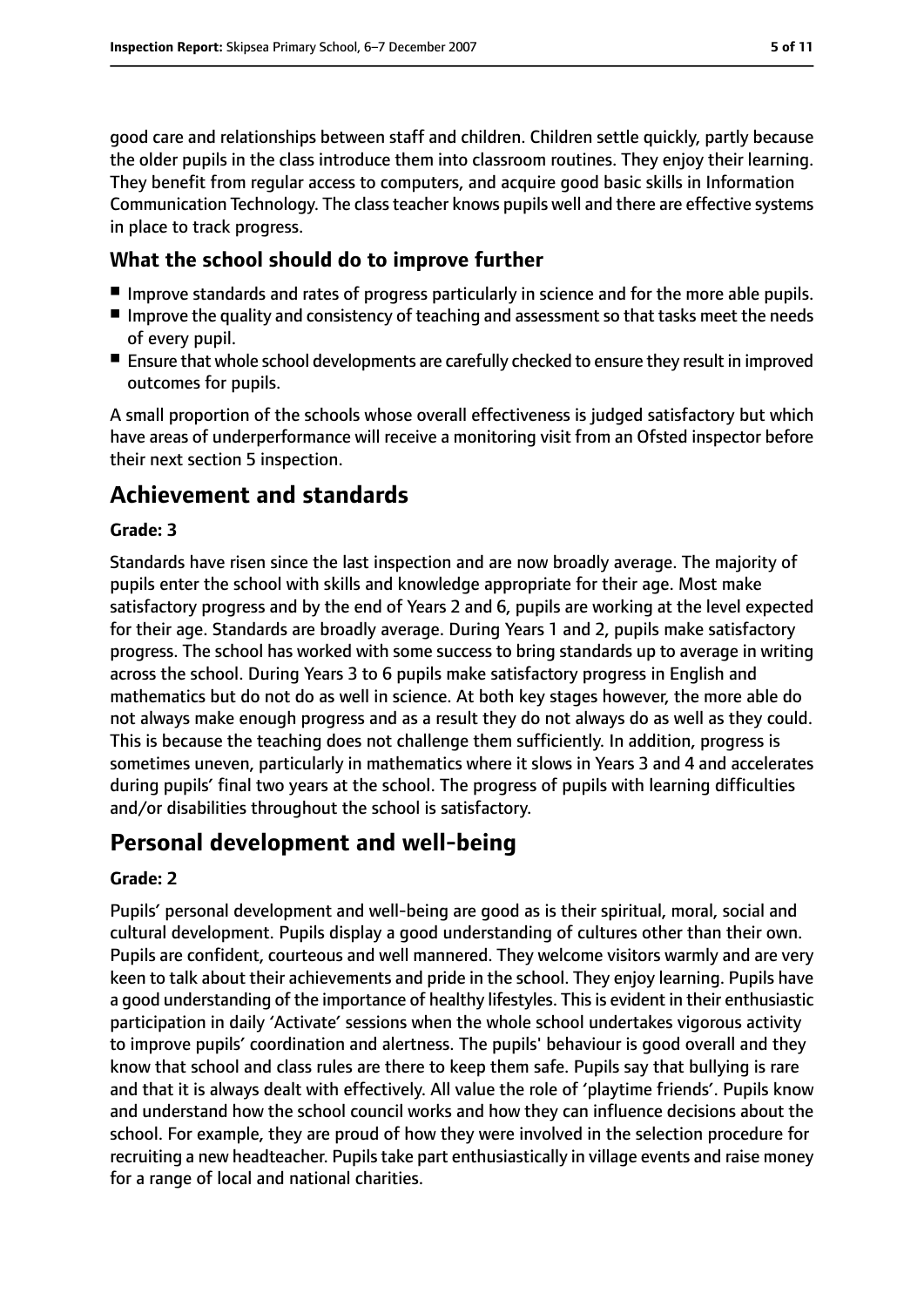### **Quality of provision**

#### **Teaching and learning**

#### **Grade: 3**

The quality of teaching and learning is satisfactory. Teachers successfully establish good relationships with pupils in a stimulating learning environment. This ensures that pupils enjoy learning and want to do their best. Good elements in the teaching include effective questioning, careful matching of tasks to abilities and perceptive interventions by the teacher successfully challenging more able pupils. However, these features are not found consistently across the school. Sometimes lessons lose pace and impact because activities are not always matched carefully enough to the needs of pupils in order to extend their learning. Too often all pupils are asked to do the same tasks. This is because the use of assessment to identify accurately pupils' learning needs is not consistently used across the school. Teachers' marking is supportive and encouraging. In the best examples it clearly indicates how pupils can improve their work but this practice is not consistent throughout the school.The effective support for pupils who have learning difficulties and/or disabilities ensures that they are included in learning according to their varying needs.

#### **Curriculum and other activities**

#### **Grade: 2**

The curriculum is diverse, meets statutory requirements and interests pupils. There are strong links between subject areas, which support learning using a topic approach. This has a positive impact on pupils' learning because it generates real interest and motivates pupils to engage with enthusiasm. For example, the topic of 'Homes' linked effectively art work by LS Lowry, the Victorians and homes around the world. Pupils say that they enjoy the many practical activities such as designing and making toys. The curriculum contributes well to pupils' personal and health education. Pupils' learning is enriched by a good range of extra-curricular activities and visits including work with other local schools to provide competitive sports activities.

#### **Care, guidance and support**

#### **Grade: 2**

This is a very caring school, which works effectively with parents and outside agencies to provide good care and support for all pupils. Procedures for child protection and for safeguarding pupils meet government requirements. Health and safety procedures, including risk assessments are in place. Staff know pupils well and show them great respect. Pupils feel safe and secure and can always find someone with whom to share any concerns. The school works well with parents, other schools and other children's services. Pupils' standards and progress are effectively tracked. Pupils are set realistic individual targetsfor improving their work. These are understood by the oldest pupils and act as a way to help them improve their work. However, younger pupils are less secure about their targets. The school has worked well to advise parents of the importance of regular attendance and the adverse impact on learning of taking holidays during term time. Attendance has improved this term and is satisfactory.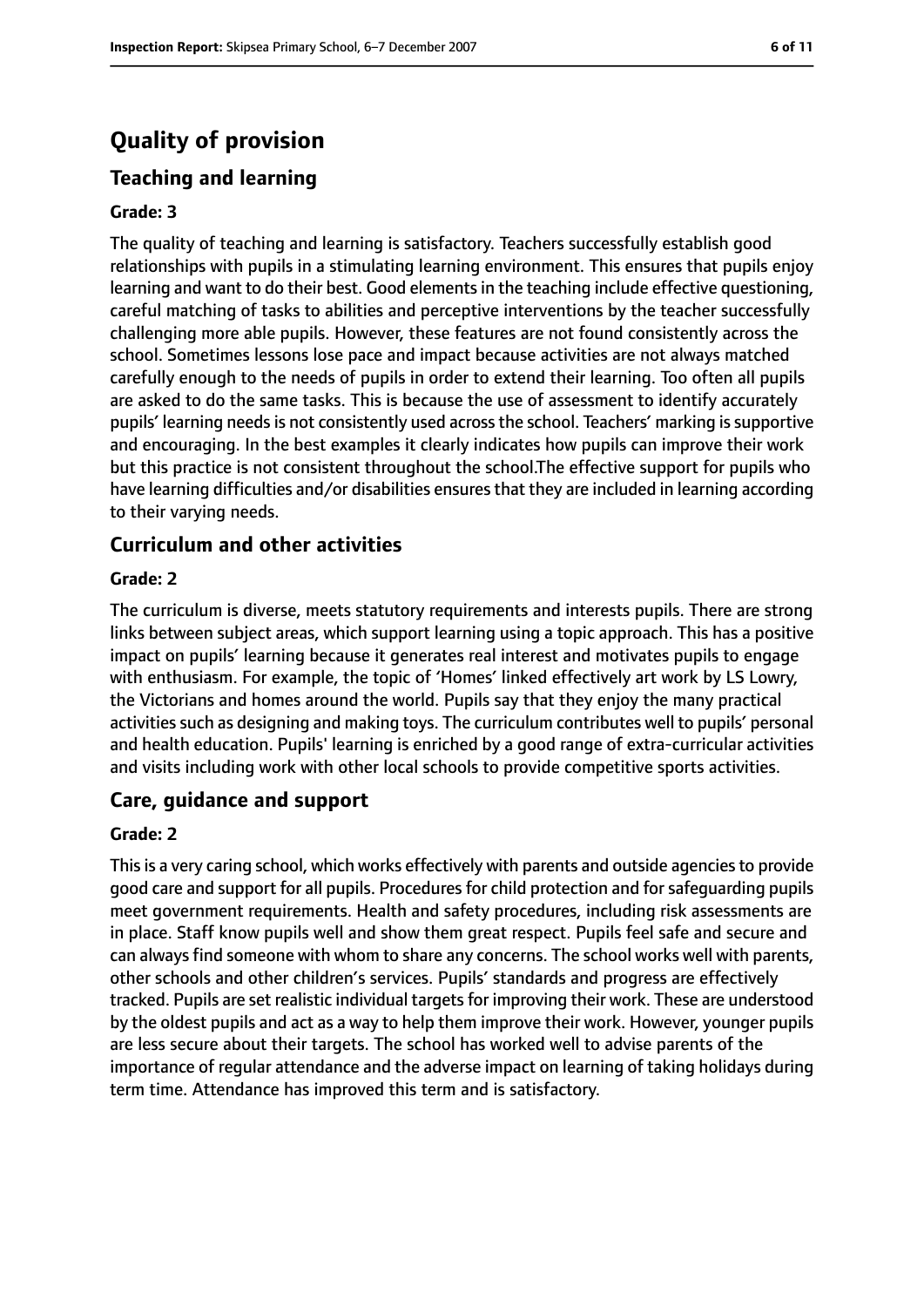#### **Leadership and management**

#### **Grade: 3**

Satisfactory leadership has ensured that issues identified at the time of the previous inspection have been addressed. There is a common sense of purpose among staff and governors which isresulting a particularly high level of care for pupils and concern for their personal development. Governors are actively involved in supporting the work of the school. Together with leaders they know the main priorities for improvement. Effective steps have been taken to secure improvements in pupils' writing and to develop creativity across the curriculum. Standards have been improved and there are effective systems in place to ensure that pupils make expected progress. There have been improvements in developing the role of subject leaders who have a secure understanding of the school's strengths and areas for improvement. However, they do not currently check effectively how initiatives to raise standards are impacting on pupils' progress. Overall the school's self-evaluation, while broadly accurate, was over generous in regard to the quality of teaching and leadership. Given the improvements in raising standards and in developing the curriculum the capacity to improve is satisfactory.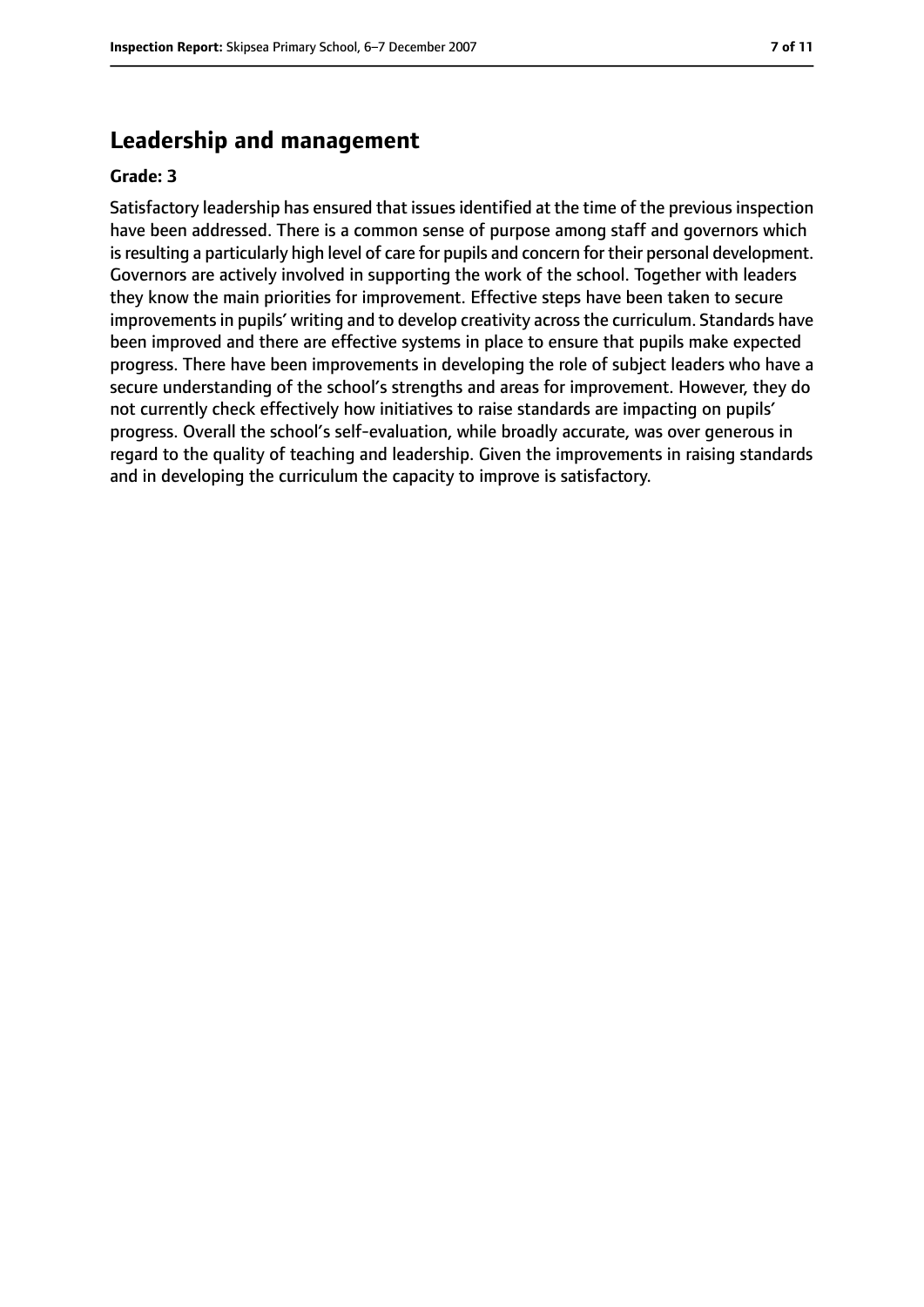**Any complaints about the inspection or the report should be made following the procedures set out in the guidance 'Complaints about school inspection', which is available from Ofsted's website: www.ofsted.gov.uk.**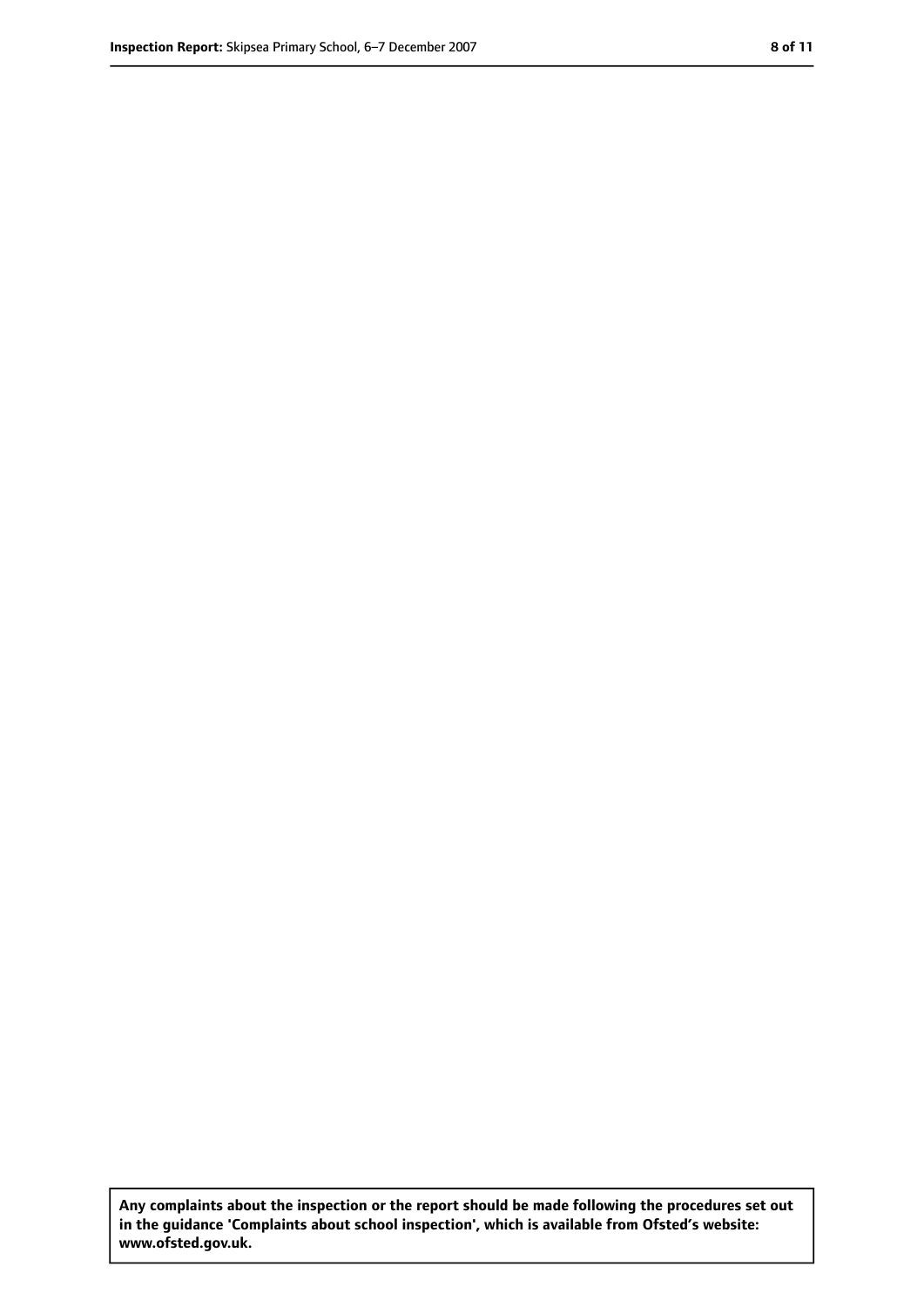#### **Annex A**

## **Inspection judgements**

| $^{\backprime}$ Key to judgements: grade 1 is outstanding, grade 2 good, grade 3 satisfactory, and | <b>School</b>  |
|----------------------------------------------------------------------------------------------------|----------------|
| arade 4 inadequate                                                                                 | <b>Overall</b> |

### **Overall effectiveness**

| How effective, efficient and inclusive is the provision of education, integrated<br>care and any extended services in meeting the needs of learners? |     |
|------------------------------------------------------------------------------------------------------------------------------------------------------|-----|
| Effective steps have been taken to promote improvement since the last<br>inspection                                                                  | Yes |
| How well does the school work in partnership with others to promote learners'<br>well-being?                                                         |     |
| The effectiveness of the Foundation Stage                                                                                                            |     |
| The capacity to make any necessary improvements                                                                                                      |     |

#### **Achievement and standards**

| How well do learners achieve?                                                                               |  |
|-------------------------------------------------------------------------------------------------------------|--|
| The standards <sup>1</sup> reached by learners                                                              |  |
| How well learners make progress, taking account of any significant variations between<br>groups of learners |  |
| How well learners with learning difficulties and disabilities make progress                                 |  |

#### **Personal development and well-being**

| How good is the overall personal development and well-being of the<br>learners?                                  |  |
|------------------------------------------------------------------------------------------------------------------|--|
| The extent of learners' spiritual, moral, social and cultural development                                        |  |
| The extent to which learners adopt healthy lifestyles                                                            |  |
| The extent to which learners adopt safe practices                                                                |  |
| How well learners enjoy their education                                                                          |  |
| The attendance of learners                                                                                       |  |
| The behaviour of learners                                                                                        |  |
| The extent to which learners make a positive contribution to the community                                       |  |
| How well learners develop workplace and other skills that will contribute to<br>their future economic well-being |  |

#### **The quality of provision**

| How effective are teaching and learning in meeting the full range of the<br>learners' needs?          |  |
|-------------------------------------------------------------------------------------------------------|--|
| How well do the curriculum and other activities meet the range of needs<br>and interests of learners? |  |
| How well are learners cared for, quided and supported?                                                |  |

 $^1$  Grade 1 - Exceptionally and consistently high; Grade 2 - Generally above average with none significantly below average; Grade 3 - Broadly average to below average; Grade 4 - Exceptionally low.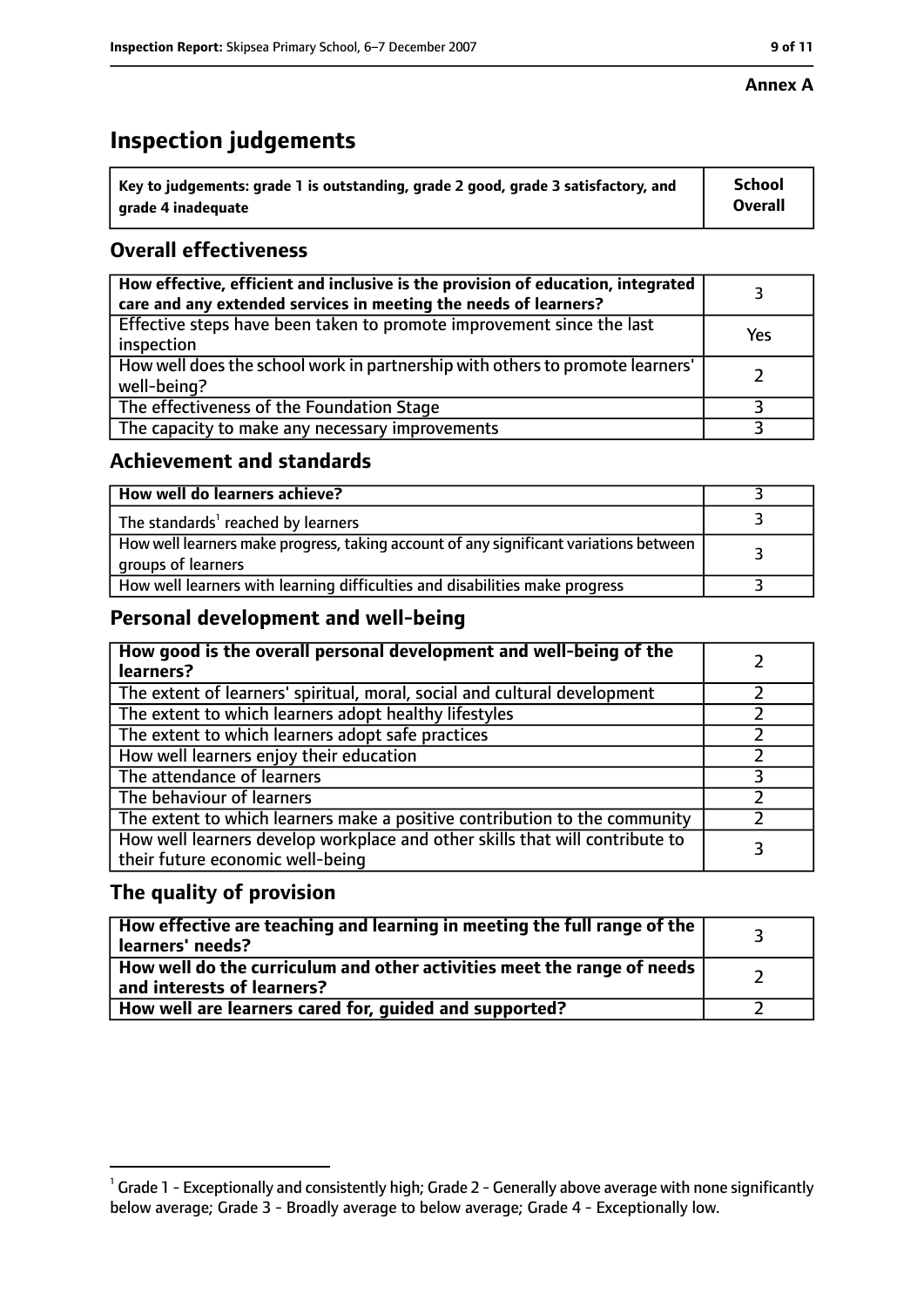#### **Annex A**

### **Leadership and management**

| How effective are leadership and management in raising achievement<br>and supporting all learners?                                              |     |
|-------------------------------------------------------------------------------------------------------------------------------------------------|-----|
| How effectively leaders and managers at all levels set clear direction leading<br>to improvement and promote high quality of care and education |     |
| How effectively leaders and managers use challenging targets to raise standards                                                                 | 3   |
| The effectiveness of the school's self-evaluation                                                                                               |     |
| How well equality of opportunity is promoted and discrimination tackled so<br>that all learners achieve as well as they can                     |     |
| How effectively and efficiently resources, including staff, are deployed to<br>achieve value for money                                          | 3   |
| The extent to which governors and other supervisory boards discharge their<br>responsibilities                                                  | 3   |
| Do procedures for safequarding learners meet current government<br>requirements?                                                                | Yes |
| Does this school require special measures?                                                                                                      | No  |
| Does this school require a notice to improve?                                                                                                   | No  |